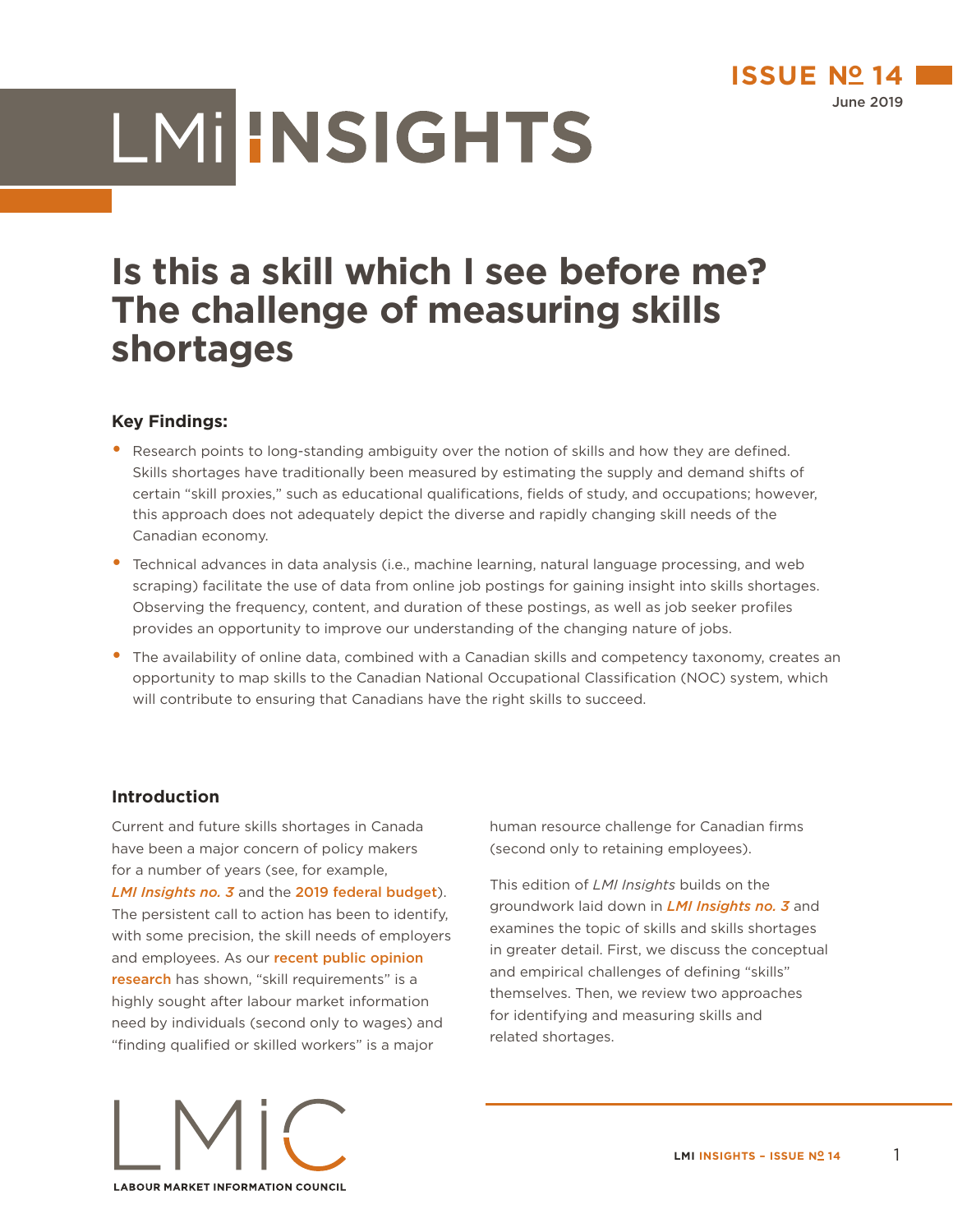# **Defining Skills: Perspective is Everything**

Definitions of skills vary widely between different sources and disciplines. Standard economics, for example, treats "skills" as the set of knowledge and other worker qualities that influence one's labour productivity ([Frazis & Loewenstein](http://dx.doi.org/10.1561/0700000008), 2007).<sup>1</sup> The concept of skills in economics, therefore, is closely related to the general idea of "human capital." In psychology, the term "skill" is far more specific. It typically refers to the application of some innate "ability" to the execution of a given task ([Nickols](https://nickols.us/TJ_TaskvsSkill.pdf), 2011; [Krathwohl](https://doi.org/10.1207/s15430421tip4104_2), 2002). Moreover — and in contrast to the standard economic approach — skills are regarded as distinct from the related concepts of "knowledge," "ability," and "tasks."2 In addition, the approach in psychology is to express skills in relation to a given task. This makes separating a skill from its task and the conditions under which it is executed both conceptually and empirically challenging.

# **When Skills Aren't Really Skills**

As noted in *[LMI Insights no. 3](https://buff.ly/2GyKKYQ)*, [Statistics Canada](https://www.statcan.gc.ca/eng/start)  [\(STC\)](https://www.statcan.gc.ca/eng/start) and [Employment and Social Development](https://www.canada.ca/en/employment-social-development.html)  [Canada](https://www.canada.ca/en/employment-social-development.html) (ESDC) maintain the [National](https://www.statcan.gc.ca/eng/concepts/occupation)  **[Occupational Classification \(NOC\)](https://www.statcan.gc.ca/eng/concepts/occupation)** system using "[skill level](https://www.statcan.gc.ca/eng/subjects/standard/noc/2016/introduction#a6.1)" and "[skill type](https://www.statcan.gc.ca/eng/subjects/standard/noc/2016/introduction#a6.2)" as classification criteria. These criteria, however, do not refer to actual skills but to educational qualifications and the type of work performed, respectively. Moreover, "skill level," often used in empirical work to study the supply and demand of skills, is widely recognized as a poor approximation for skills (Pellizzari & [Fichen](http://dx.doi.org/10.1186/s40172-016-0051-y), 2017; [Levels, van der Velden, & Allen](http://repec.economicsofeducation.com/2014valencia/09-34.pdf), 2014; see also section below on the proxy approach to skills measurement).

To improve the link between skills and work, ESDC created the [Essential Skills](https://www.canada.ca/en/employment-social-development/programs/essential-skills/tools/what-aresential-skills.html) framework in the 1990s, identifying nine skills deemed "essential for learning, work and life."3 This framework was later used to develop 372 [Essential Skills Profiles](https://www.canada.ca/en/employment-social-development/programs/essential-skills/profiles.html) describing how workers use each of the nine Essential Skills for 361 NOC occupational groups.

Recognizing the need to move beyond these nine categories, however, STC and ESDC, along with other federal agencies, are currently reviewing possibilities for the development of a more comprehensive and precise taxonomy of skills and competencies and their association to NOCs. In that context, skills are being defined as "developed capacities that an individual must demonstrate to be effective in a job, role, function, task, or duty." These efforts are essential to finding common ground in the definition, and ultimately the measurement, of skills in Canada.

# **Measuring Skills: Direct and Indirect Methods**

Currently, the most direct approach to measuring skills is through psychometric and skills testing. Psychometric tests capture general aptitude and behavioral characteristics, and can include personality profiling tests; logical, numerical, and verbal reasoning assessments; and situational judgement tests. They are sometimes used by employers to predict whether a candidate is able to perform a job or possesses the behavioral traits needed to be successful in a particular role ([Shingal](https://blog.mettl.com/talent-hub/mettl-psychometric-tests-vs-skill-tests), 2019; [Dullu](https://indvstrvs.com/psychometric-tests/), 2017). Skill tests, on the other hand, are tied to occupational competencies and measure specific abilities ([Shingal](https://blog.mettl.com/talent-hub/mettl-psychometric-tests-vs-skill-tests), 2019). For example, applicants for software or programming jobs may have to pass a programming test as part of the recruitment process.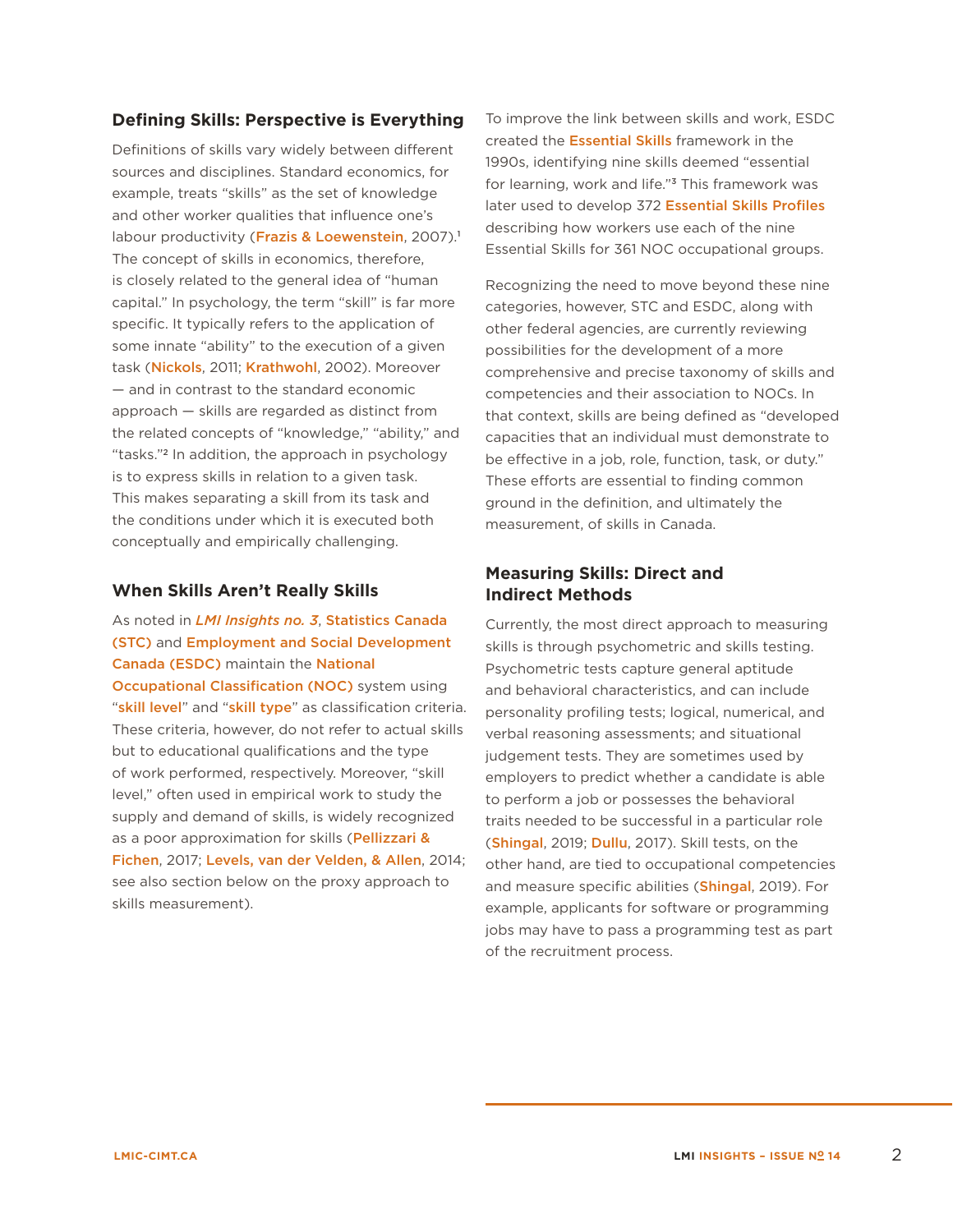Using psychometric or skill tests to measure skills, however, has a number of limitations. First, psychometric tests do not measure discrete skills per se; rather, they estimate whether candidates have the knowledge, ability, and temperament to succeed in the workplace. They are predominantly cognitive in nature (i.e., skills in information processing, learning, and problem solving), detached from any particular job-specific task. Second, although skill tests offer more discrete skill measurement, they lack the theoretical and statistical basis of psychometric tests ([Shingal](https://blog.mettl.com/talent-hub/mettl-psychometric-tests-vs-skill-tests), 2019; **[Dullu](https://indvstrvs.com/psychometric-tests/)**, 2017), and are more limited in scope. Finally, both types of assessment tools can be very costly, and, at best, only provide estimates of skill supply, not skill demand.

Two other methods of skill measurement are also available: skills by proxy and self-reporting. Although both take an indirect approach to measuring skills, they estimate both the supply and demand of skills — albeit to varying degrees and therefore uncover shortages. Each method has other benefits and limitations, further elaborated in the following sections.

## **Measuring Skills Shortages**

#### *A proxy approach*

The fundamental challenge of identifying and measuring skills shortages lies in the lack of any observable markets for individual skills. To address this gap, the proxy approach attempts to measure skills indirectly by using other, observable labour market measures to capture the demand and supply of skills.

The starting point to this approach (see [Figure 1](#page-3-0)) is to find suitable and observable proxies for skills, of which the most common are educational qualifications (i.e., [skill level](https://www.statcan.gc.ca/eng/subjects/standard/noc/2016/introduction#a6.1)), occupation, and field of study. The choice of proxy is guided by assumptions about the relationship between the proxy and the skills. When using educational qualifications, for example, one assumes all holders of a certain qualification (i.e., a bachelor's degree) to possess the same skill set. Skill proxies based on occupations or fields of study face similar problems — namely, treating large groups of people as having identical skills, and jobs as having identical skill requirements.<sup>4</sup>

Once a suitable proxy has been chosen, an appropriate indicator (or a combination of indicators) is selected that, when analyzed and interpreted, signals changes in the supply and demand of that proxy. The presence or absence of a skills shortage is then determined based on these prevailing signals. In using educational qualifications as a proxy, one approach is to divide the labour force into high and low skill categories based on **[skill level](https://www.statcan.gc.ca/eng/subjects/standard/noc/2016/introduction#a6.1)**. Specifically, highskilled workers are those working in occupations classified as professional or managerial (skill level A), or technical and skilled (skill level B). Next, if we accept hourly wages as an indicator of the latent value of the skills possessed by workers, we might infer a skills shortage if wages were to rise faster than, say, 3% per annum (wages are typically expected to grow at an average of 3% annually: 2% for inflation plus 1% for labour productivity growth).5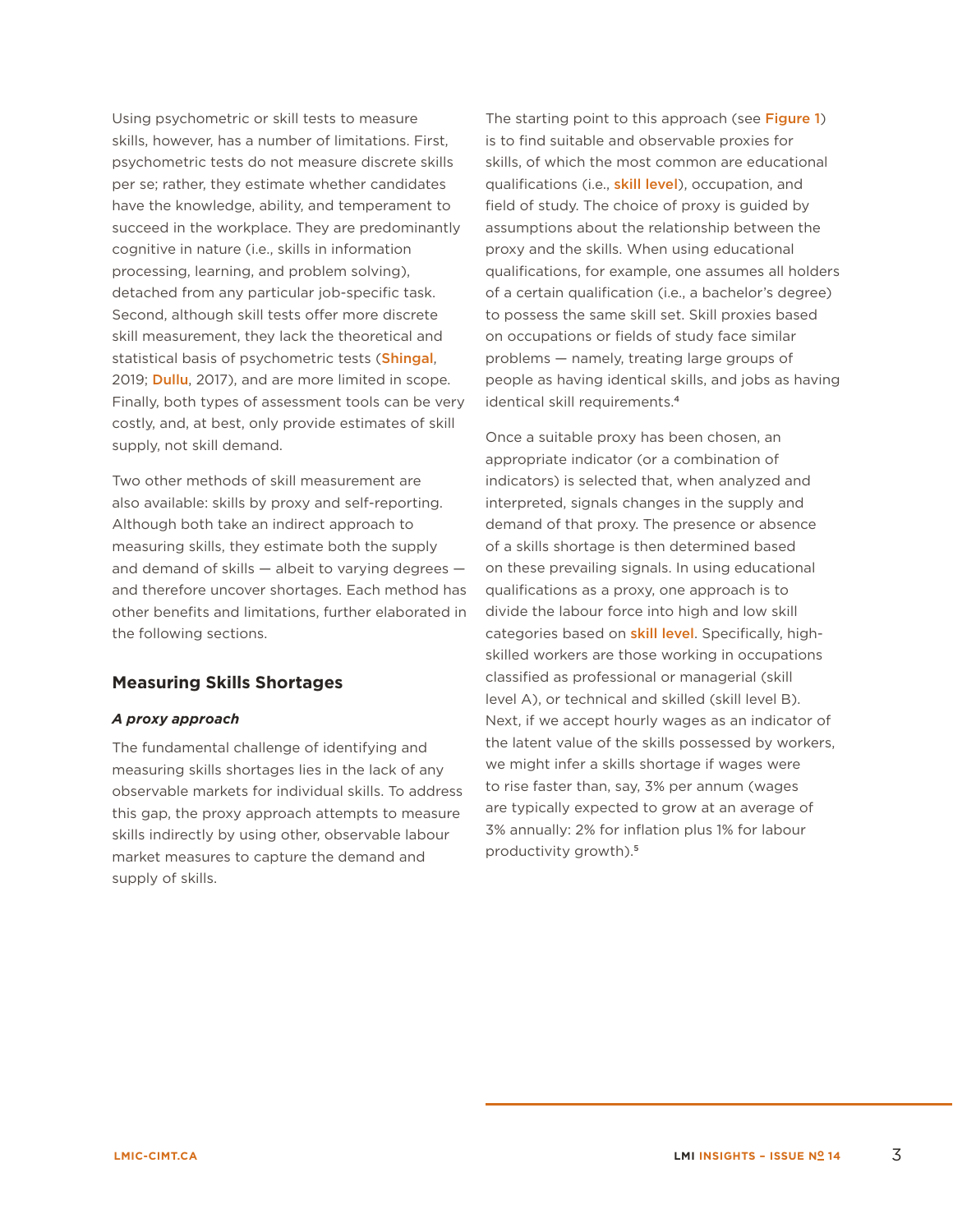#### <span id="page-3-0"></span>**Figure 1: Overview of the proxy approach to measuring skills shortages**

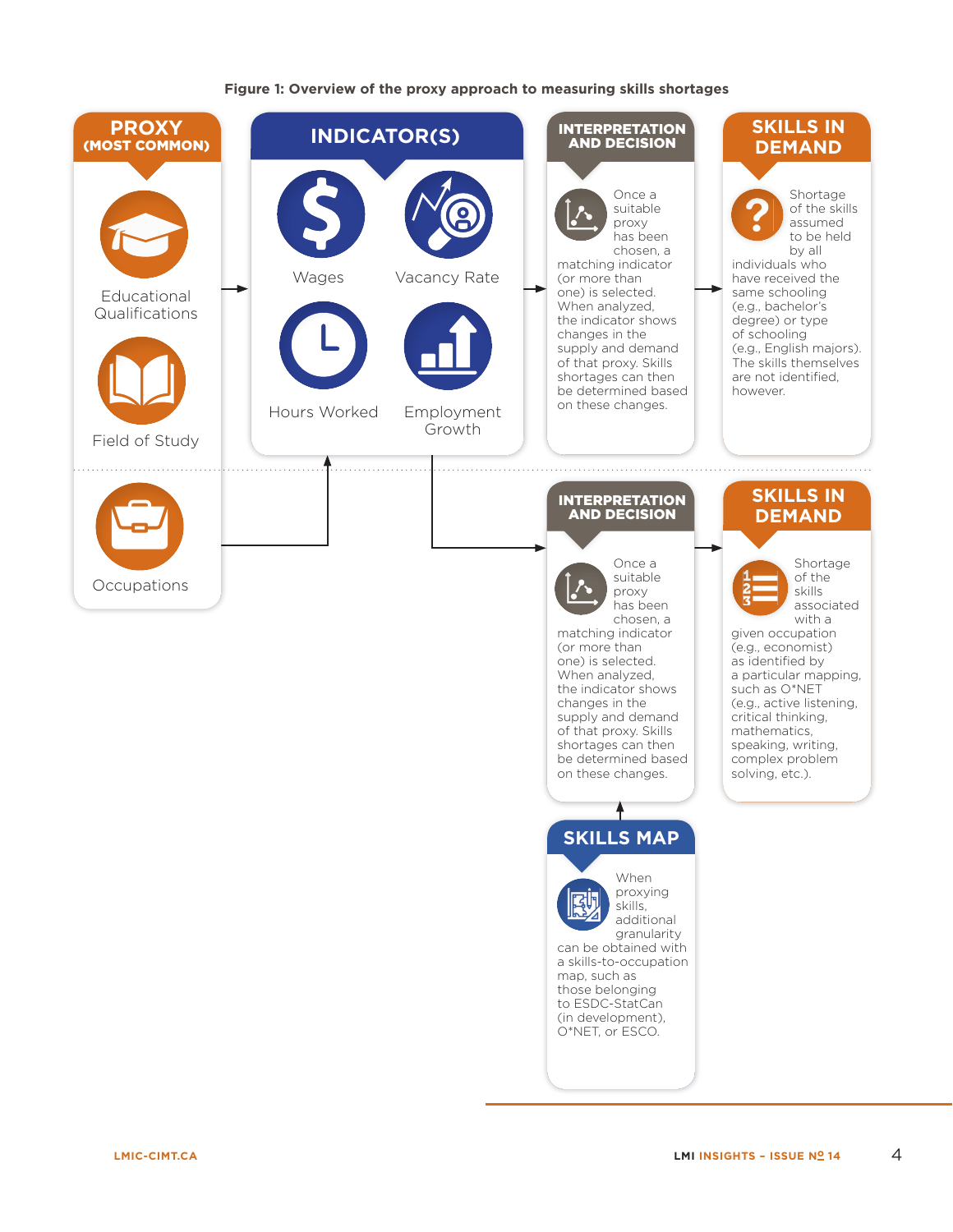The choice of proxy is at the core of this indirect approach to measuring skills shortages. While some proxies are more directly tied to skills than others, the use of a proxy comes with notable drawbacks. As previously mentioned, it assumes that all individuals within a particular "skill group" possess the same set of skills. While empirically expedient, this is not realistic since there is great heterogeneity among individuals holding the same qualification or credential due to differences in program quality (**[Hanushek & Kimko](https://www.aeaweb.org/articles?id=10.1257/aer.90.5.1184)**, 2000), individual ability, and a host of other reasons. In addition, skills acquired outside of the educational program (e.g., on-the-job training) or lost over time ([McGuinness, Pouliakas, & Redmond](https://doi.org/10.1111/joes.12254), 2018) are not accounted for. Even if one uses more granular skill proxies, such as occupation or field of study, the same limitations persist.

Second, estimating a skills shortage relies on insights from economic theory, which suggests that certain indicators, like wages, respond to labour market pressures in predictable ways. But indicators do not necessarily react in the ways one would expect. For example, economists have noted the influence of regional and sectoral factors in preventing wages in certain industries from increasing despite shortages ([Wilkins](https://www.bankofcanada.ca/2019/01/look-under-hood-canadas-job-market/), 2019). Insufficient capital investment, monopsonistic market conditions (buyer power among employers), and the gig economy are also potential reasons for the failure of wages to rise. Furthermore, in using indicators, one assumes a sufficient level of granularity to be able to assess what is happening. Often, these indicators are available only at an aggregated level, obscuring local labour market conditions.

Of course, another major drawback to this approach is that it does not account for individual skill. This may be obvious given that it is a proxy, but this is particularly problematic in a labour market that is constantly changing and evolving. Clearly, information on specific skills and possible shortages has become essential. One way to close

#### <span id="page-4-0"></span>**Box 1: Mapping Skills to Occupations**

The most comprehensive and widely used skillsto-occupation mapping that exists belongs to the United States' Occupational Information [Network \(O\\*NET\)](https://www.onetcenter.org/) program. The program defines skills as "procedures for working with knowledge," and includes a [taxonomy](https://www.onetonline.org/skills/) of 35 skills. Occupational analysts rate the importance of each skill on a scale from 1 to 5 (1 being "not important" and 5 being "extremely important") for each occupation of the Standard Occupational Classification (the US equivalent of NOC). For skills rated 2 or higher, analysts also assign a level of importance between 1 and 7. The result is a list of skills associated with each occupation of the classification.

#### The [European Skills/Competences,](https://ec.europa.eu/esco/portal)

[qualifications and Occupations \(ESCO\)](https://ec.europa.eu/esco/portal) system defines skills as "the ability to apply knowledge and use know-how to complete tasks and solve problems." The system contains 13,485 skills/ competencies. Here, skills are classified as either "essential" or "optional" for each occupation of the [International Standard Classification of](https://www.ilo.org/public/english/bureau/stat/isco/)  **[Occupations \(ISCO\)](https://www.ilo.org/public/english/bureau/stat/isco/)** system.

this particular gap is to use a skills-to-occupation mapping that lists the skills required by occupation (see **[Box 1](#page-4-0)**). Such a mapping adds granularity to the skills proxy approach.

#### *A self-reporting approach with big data*

The second approach to measuring skills and related shortages makes use of self-reported skills data, which can be pulled directly from job seeker profiles (supply of skills) and/or employer job postings (demand for skills).<sup>6</sup> Datasets with millions of self-reported skills supplied and demanded are available from firms specializing in web and database scraping, such as Vicinity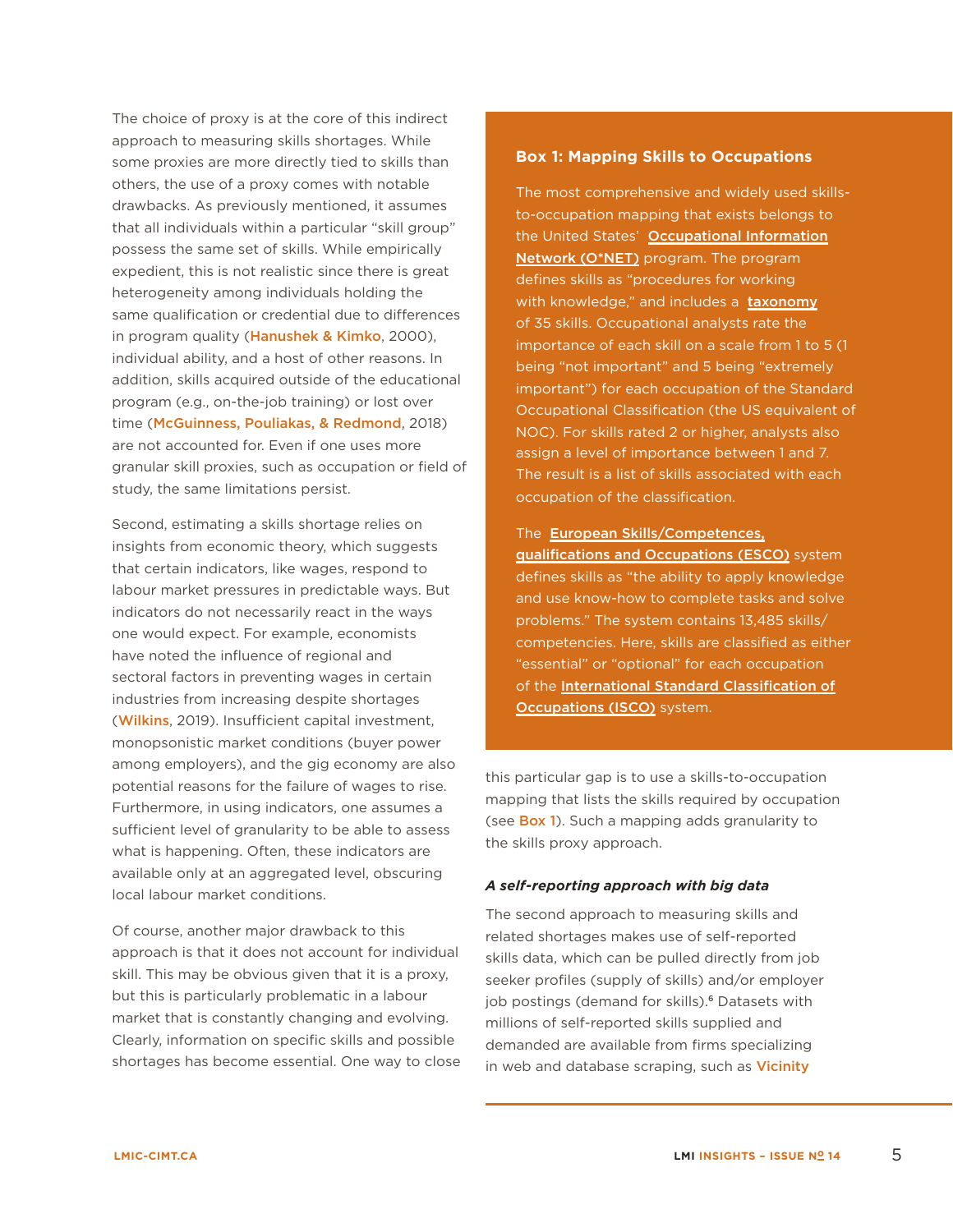[Jobs Network](http://www.vicinityjobs.com/), or directly from job portals, such as [Indeed](https://www.indeed.ca/), [Job Bank,](https://www.jobbank.gc.ca/home) and [LinkedIn](https://www.linkedin.com/).

The first step is to compile information from job postings and job seeker profiles in a reliable and useable format ([Figure 2](#page-5-0)). With respect to job postings, the data must be "cleaned" to remove duplicate and fake or unreliable job postings. This cleaning is often achieved using a variety of natural language processing (NLP) techniques. Similarly, text not related to skill requirements is removed. User profiles should be cleaned in a similar manner, retaining only profiles of individuals actively seeking employment in Canada, and extracting only those text features useful for analyzing the skills supplied by the individual.

<span id="page-5-0"></span>The final, and perhaps most complex phase, involves organizing and categorizing skills in a consistent and coherent manner. Here, organizing skills into predefined categories and hierarchies is done differently by each entity processing the raw data. In other words, there is no common skills taxonomy. [This makes comparison across data](https://www.slideshare.net/StevenTobin4/skills-for-the-workplace-of-tomorrow)  [sources extremely difficult, if not impossible](https://www.slideshare.net/StevenTobin4/skills-for-the-workplace-of-tomorrow).



to which a shortage exists for the identified skills.<br>The challenge here is that self-reported skills data npieted, which ional chortag poster of the set or vacancy rates. But we can and do observe specific skills across a wide range of geographies is completed, which means we cannot use the uch as warner traditional shortage indicators, such as wages After organizing the skills into predefined categories, the next step is to estimate the extent to which a shortage exists for the identified skills. represent information before a market transaction and job types. The challenge is to convert these observations into well-founded measures of skills shortages. Several approaches are possible, but the applicability of each varies according the data available (see [Table 1](#page-6-0)).

**Scrape** One approach relies on the frequency with which bundles of skills appear in online job postings. A rapid increase in the number of times a given ra<br>Kraw text from job je po je po je po je po je po je po je po je po je po je po je po je po je po je po je po j  $\frac{1}{2}$  purique  $\frac{1}{2}$ increase in the demand for said skills. Since skill of job boards postings are dia<br>Geboortes skill or bundle of skills is listed could indicate an acquirement is usually expected to lag behind

reduction of a skills shortage). Skills are sorted e identified skills. The might interpret a rapid increase in the num<br>ported skills data The fresumes in which a given skill appears as an demand, a sudden increase in the demand for a particular skill may denote a shortage. Similarly, one might interpret a rapid increase in the number increase in the skill supply (and potentially a

drowhook to One drawback to this approach is that there is no certain way to know if demand has been met. For nevertheless, the mere presence of these skills could indicate a demand for them. The ideal data techniques extractives extensions and the set of the set of the set of the set of the set of the set of the se skills from the control of the control of the control of the control of the control of the control of the control of the control of the control of the control of the control of the control of the control of the control of demand for skills via job postings, but also which individual and their skill set fills that role. source would not only report the outstanding **Clean Extracts Clean Extracts Clean Clean Clean Clean Clean Clean Clean Clean Clean Clean Clean Clean Clean Clean Clean Clean Clean Clean Clean Clean Clean Clean Clean** example, online job postings may remain active despite having been filled, as some may be set to expire automatically. In these circumstances, an employer may let the posting expire on its own rather than take it down. Similarly, there is has acquired the skills stipulated in their resume;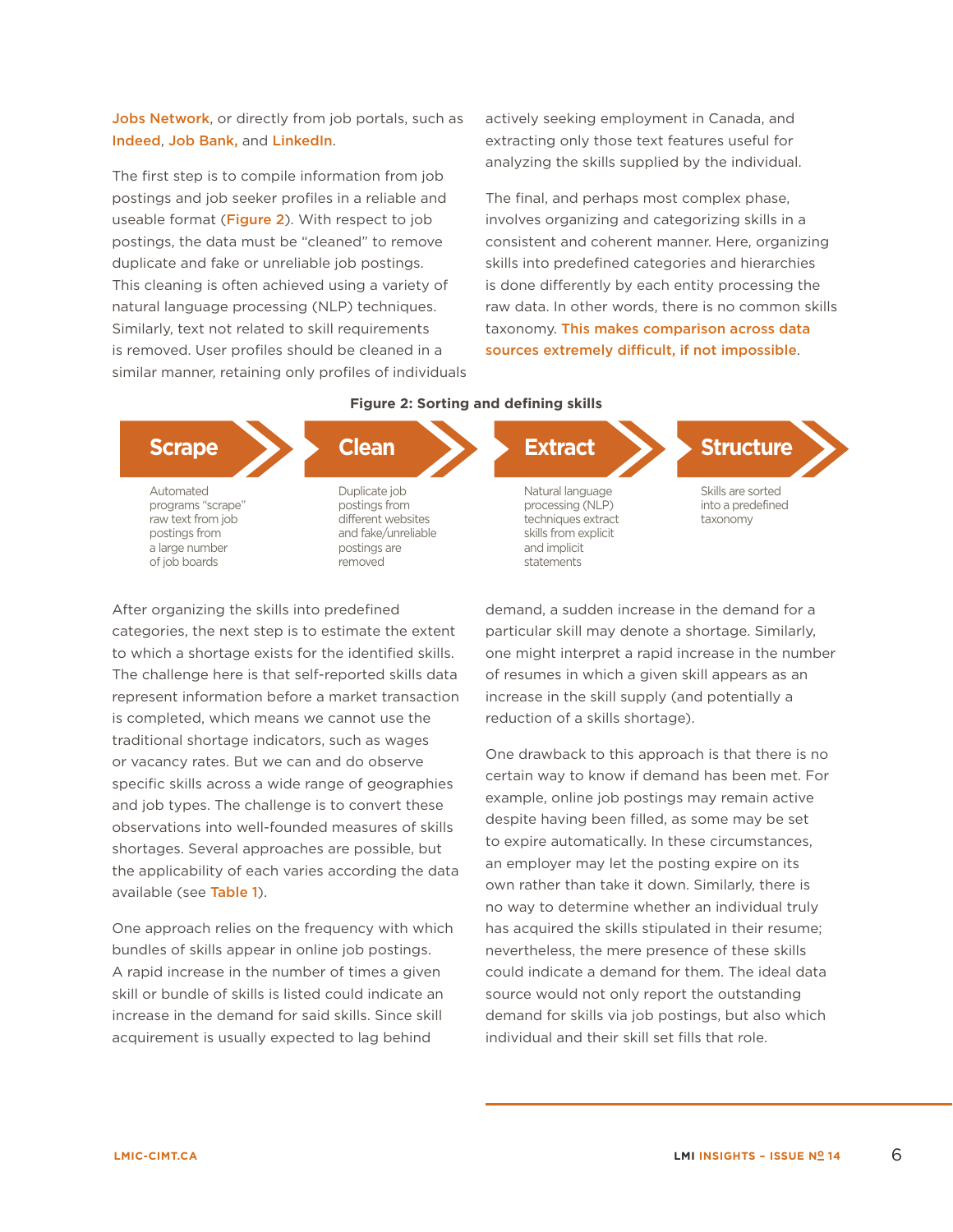

#### <span id="page-6-0"></span>**Table 1: Skill Shortage Indicators**

Several concerns arise when analyzing skills shortages using specific skills or bundles of skills. First, the different ways of defining and describing skills makes consistent and accurate measurements difficult. Terminologies and naming conventions can differ across sectors, industries, and even employers. Moreover, skills data is often conflated with other worker characteristics, such as ability, interest, and work style. This makes it challenging to measure skills demands accurately and to separate out non-skill data.

Second, the wealth of individualized data from job postings and job seeker profiles introduces its own data gaps. Perhaps most obviously, job seekers have an incentive to overstate (within reason) the skills they possess. If we assume the degree of overstatement remains roughly constant over time and between skill levels and skill types, however, this is not so problematic. The trend in skills over time is the most informative. A potentially larger data gap is the unstated skills sought by

employers. For example, many jobs require verbal communication as a skill but do not specifically mention it in the posting. Thus, it is very likely that the demand is understated.

Third, if both job posting data (skill demand) and job seeker data (skill supply) are available, it is possible to measure the relative balance of supply and demand at any point in time for a specific skill. Nevertheless, one is unable to know whether the change in skills supply is driven by a true change in the underlying skill sets of job seekers or if people are simply reporting their skills differently. This general problem of self-reported skills could be mitigated, in part, if the data included information on which job seekers filled which positions. With such matching information, one could conceivably extract the common skills demanded and supplied for a more refined picture of the latent markets for skills.<sup>7</sup>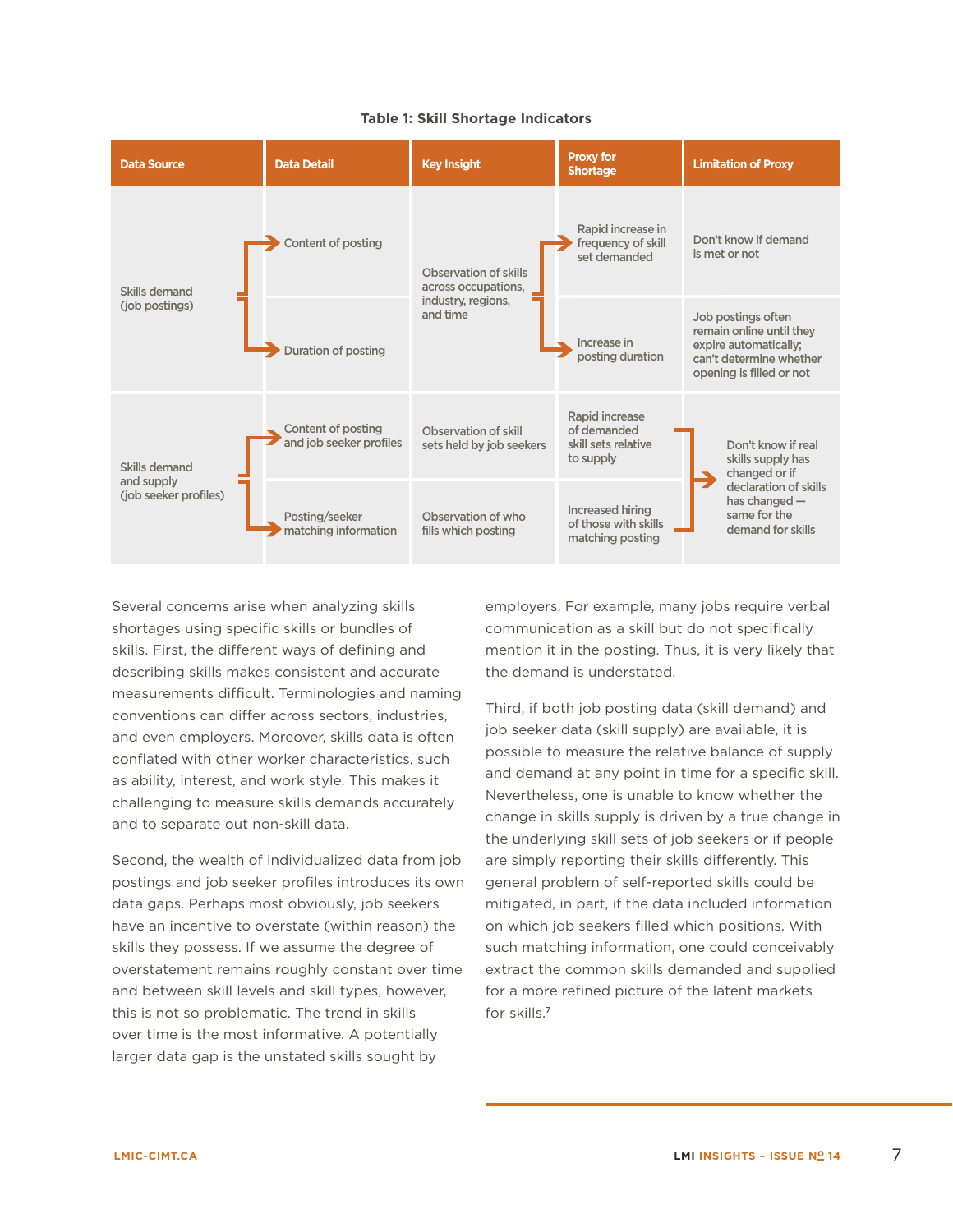Finally, this approach lacks some statistical validation. Online job postings likely skew toward higher-paying, urban job markets — though even this is difficult to determine concretely.<sup>8</sup> Moreover, this bias may not be symmetric between job seekers and employers. For example, one can imagine online job postings to be more common for high-skilled jobs for certain sectors than others. While the large number of data points (e.g., over 200,000 job postings per month in Canada) helps reduce concerns about skewed data, persistent underrepresentation of certain segments of the job market  $-$  and hence of skills  $-$  is a reality.

# **The Way Forward**

How we define skills can be confusing, which limits our ability to measure skills and skills shortages. There is an urgent need for a common, credible, and open skills taxonomy. This would enable stakeholders — job seekers, employers, and educators — to speak the same language with respect to skills.

The development of a common taxonomy would also create an opportunity to map these skills to the Canadian National Occupational Classification (NOC) system, a key step towards improving our understanding of the changing nature of jobs. The two prevailing methods of measuring skills and related shortages discussed here — each with its benefits and drawbacks — are proxying skills and self-reporting. These and other methods must be evaluated in detail regarding how they might contribute to ensuring that, in our changing and dynamic world of work, Canadians have the right skills to succeed and employers find the right talent to grow their businesses.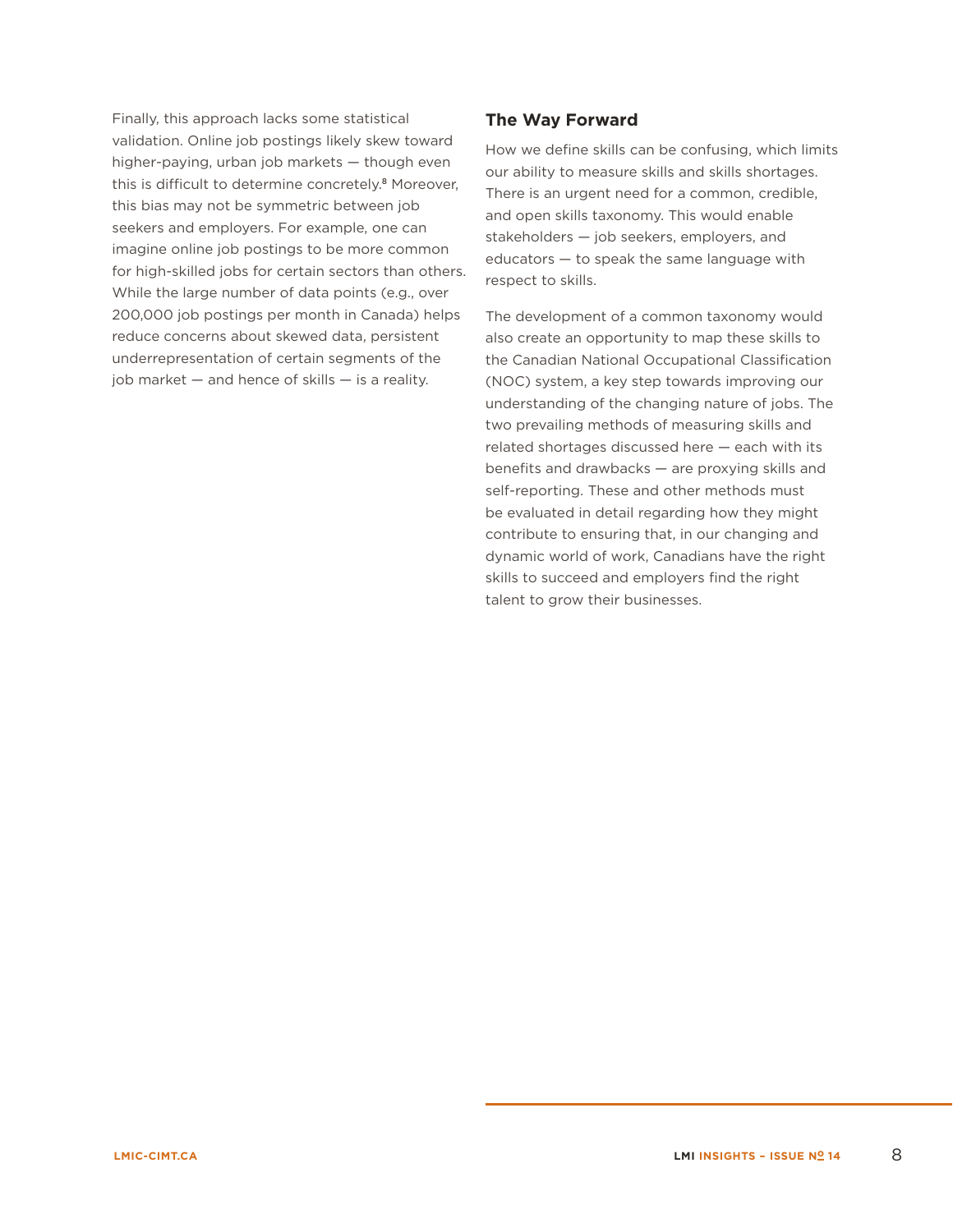#### **Acknowledgements**

This edition of *LMI Insights* was prepared by Anthony Mantione of LMIC. We would like to thank LMIC's federal, provincial, and territorial partners, as well as our [National Stakeholder Advisory Panel](https://lmic-cimt.ca/governance/#nsap) and [Labour Market Information Experts Panel](https://lmic-cimt.ca/governance/#lmix), for their comments and suggestions for this edition. In particular, the team would like to acknowledge the valuable input of David Chaundy, Robert Carlyle, Ana Ferrer, Vickie Francisco, Sareena Hopkins, Naomi Pope, Ernie Stokes, Arthur Sweetman, and Nicolas Tremblay. We would also like to thank David Hartnett ([ESDC](https://www.canada.ca/en/employment-social-development.html)), Strac Ivanov ([Vicinity Jobs](http://www.vicinityjobs.com/)), Santo Milasi ([European Commission](https://ec.europa.eu/commission/index_en)), Matthias Oschinski and Asa Motha-Pollock ([MaRS](https://www.marsdd.com/)), and Marieke Vandeweyer ([OECD](http://www.oecd.org/)), as well as the Skills and Employment Branch at Employment and Social Development Canada ([ESDC](https://www.canada.ca/en/employment-social-development.html)) for their comments.

For more information about this edition of *LMI Insights* or other LMIC activities, please contact Anthony Mantione, Economist, at **[anthony.mantione@lmic-cimt.ca](mailto:anthony.mantione@lmic-cimt.ca)** or Tony Bonen, Director of Research, Data and Analytics, at [tony.bonen@lmic-cimt.ca](mailto:tony.bonen@lmic-cimt.ca).

#### **References**

Blake, N., Dods, J., & Griffiths, S. (2000). Employers skill survey: Existing survey evidence and its use in the analysis of skill deficiencies. *Business Strategies*. Retrieved from [https://dera.ioe.ac.uk/15176/1/Employers%20skill%20survey%20](https://dera.ioe.ac.uk/15176/1/Employers%20skill%20survey%20-%20existing%20survey%20evidence.pdf) [-%20existing%20survey%20evidence.pdf](https://dera.ioe.ac.uk/15176/1/Employers%20skill%20survey%20-%20existing%20survey%20evidence.pdf)

Cappelli, P. (2015). Skill gaps, skill shortages, and skill mismatches: Evidence and arguments for the United States. *ILR Review*, 68(2), 251–290. <https://doi.org/10.1177/0019793914564961>

Counter, R. (2018, September 4). Want a job in Canadian tech? Don't worry about that university degree. *Canadian Business*. Retrieved from [https://www.canadianbusiness.com/work/want-a-job-in-canadian-tech-dont-worry-about](https://www.canadianbusiness.com/work/want-a-job-in-canadian-tech-dont-worry-about-that-university-d)[that-university-degree/](https://www.canadianbusiness.com/work/want-a-job-in-canadian-tech-dont-worry-about-that-university-d)

Cross, P. (2014). *Do labour shortages exist in Canada? Reconciling the views of employers and economists*. Fraser Institute. Retrieved from <https://www.fraserinstitute.org/sites/default/files/do-labour-shortages-exist-in-canada.pdf>

Dullu, S. D. (2017). The top five psychometric tests used in recruitment. INDVSTRVS. Retrieved from [https://indvstrvs.](https://indvstrvs.com/psychometric-tests/) [com/psychometric-tests/](https://indvstrvs.com/psychometric-tests/)

European Centre for the Development of Vocational Training. (2013). Piloting a European employer survey on skill needs, no. 36. Retrieved from [http://www.cedefop.europa.eu/files/5536\\_en.pdf](http://www.cedefop.europa.eu/files/5536_en.pdf)

Frazis, H., & Loewenstein, M. A. (2007). On-the-job-training. Foundations and Trends® in Microeconomics, 2(5), 363–440.<http://dx.doi.org/10.1561/0700000008>

Green, F. (2011). *What is skill? An inter-disciplinary synthesis*. Centre for Learning and Life Chances in Knowledge Economies and Societies. Retrieved from [https://www.researchgate.net/publication/264874441\\_What\\_is\\_Skill\\_An\\_](https://www.researchgate.net/publication/264874441_What_is_Skill_An_Inter-Disciplinary_Synthesis) [Inter-Disciplinary\\_Synthesis](https://www.researchgate.net/publication/264874441_What_is_Skill_An_Inter-Disciplinary_Synthesis)

Hanushek, E., & Kimko, D. (2000). Schooling, labour-force quality, and the growth of nations. *American Economic Review*, 90(5), 1184–1208. Retrieved from <https://www.aeaweb.org/articles?id=10.1257/aer.90.5.1184>

Krathwohl, D. R. (2002). A revision of Bloom's taxonomy: An overview. *Theory into Practice*, 41(4), 212–218. [https://doi.org/10.1207/s15430421tip4104\\_2](https://doi.org/10.1207/s15430421tip4104_2)

Labour Market Information Council. (2018, 3 October). What's in a name? Labour shortages, skills shortages, and skills mismatches. *LMIC Insights*, no. 3. Retrieved from<https://buff.ly/2CDiBNo>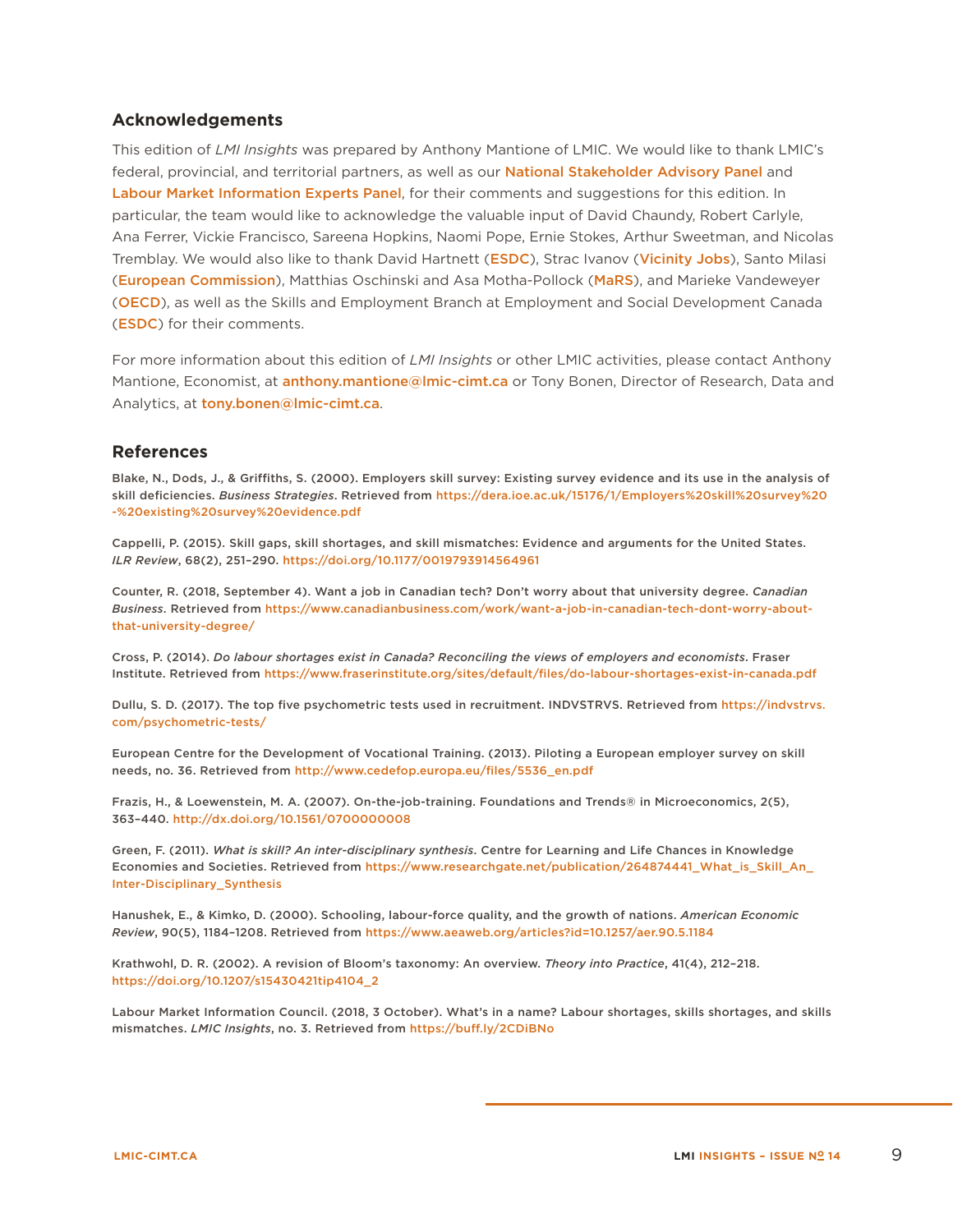Levels, M., van der Velden, R., & Allen, J. (2014). Educational mismatches and skills: New empirical tests of old hypotheses. *Oxford Economic Papers*, 66, 959–982. <http://repec.economicsofeducation.com/2014valencia/09-34.pdf>

McGowan, A., & Andrews, D. (2015). Labour market mismatch and labour productivity: Evidence from PIAAC data. *OECD Economics Department Working Papers*, no. 1209. Paris: OECD Publishing. <https://doi.org/10.1787/18151973>

McGuinness, S., Pouliakas, K., & Redmond, P. (2018). Skills mismatch: Concepts, measurement and policy approaches. *Journal of Economic Surveys*, 32(4), 985–1085. <https://doi.org/10.1111/joes.12254>

Montt, G. (2015). The causes and consequences of field-of-study mismatch: An analysis using PIAAC. *OECD Social, Employment and Migration Working Papers*, no. 167. Paris: OECD Publishing. [https://www.oecd-ilibrary.org/social-issues](https://www.oecd-ilibrary.org/social-issues-migration-health/the-causes-and-consequences-of-field-of-study-mismatch_5jrxm4dhv9r2-en)[migration-health/the-causes-and-consequences-of-field-of-study-mismatch\\_5jrxm4dhv9r2-en](https://www.oecd-ilibrary.org/social-issues-migration-health/the-causes-and-consequences-of-field-of-study-mismatch_5jrxm4dhv9r2-en)

National Research Council. (2010). *A database for a changing economy: Review of the occupational information network (O\*NET)*. Washington, DC: The National Academies Press. [https://www.nap.edu/catalog/12814/a-database-for-a](https://www.nap.edu/catalog/12814/a-database-for-a-changing-economy-review-of-the-occupational)[changing-economy-review-of-the-occupational](https://www.nap.edu/catalog/12814/a-database-for-a-changing-economy-review-of-the-occupational)

Nickols, F. (2011). Task versus skill training: A matter of practice. Training Journal. Retrieved from [https://nickols.us/](https://nickols.us/TJ_TaskvsSkill.pdf) [TJ\\_TaskvsSkill.pdf](https://nickols.us/TJ_TaskvsSkill.pdf)

OECD. (2017). *Getting skills right: Skills for jobs indicators*. Paris: OECD Publishing.<https://doi.org/10.1787/25206125>

Pellizzari, M., & Fichen, A. (2017). A new measure of skill mismatch: Theory and evidence from PIAAC. *IZA Journal of Labour Economics*, 6(1), 1–30. <https://doi.org/10.1186/s40172-016-0051-y>

Psychometric Institute. (n.d.). The comprehensive psychometric testing guide: Aptitude and personality testing. Retrieved from <https://www.psychometricinstitute.com.au/Psychometric-Guide.html>

Quintini, G. (2011). Over-qualified or under-skilled: A review of existing literature. *OECD Social, Employment and Migration Working Papers*, no. 121. Paris: OECD Publishing. [https://www.oecd-ilibrary.org/social-issues-migration-health/](https://www.oecd-ilibrary.org/social-issues-migration-health/over-qualified-or-under-skilled_5kg58j9d7b6d-en) [over-qualified-or-under-skilled\\_5kg58j9d7b6d-en](https://www.oecd-ilibrary.org/social-issues-migration-health/over-qualified-or-under-skilled_5kg58j9d7b6d-en)

Royal Bank of Canada. (2018). Humans wanted: How Canadian youth can thrive in the age of disruption. Retrieved from [http://www.rbc.com/newsroom/\\_assets-custom/pdf/03-2018-rbc-future-skills-report.pdf](http://www.rbc.com/newsroom/_assets-custom/pdf/03-2018-rbc-future-skills-report.pdf)

Sattinger, M. (2012). Assignment models and quantitative mismatches. University at Albany, SUNY. Retrieved from <https://www.albany.edu/economics/research/seminar/files/Michael%20Sattinger.pdf>

Shingal, T. (2019). The difference between psychometric tests and skill tests. Retrieved from [https://blog.mettl.com/](https://blog.mettl.com/talent-hub/mettl-psychometric-tests-vs-skill-tests) [talent-hub/mettl-psychometric-tests-vs-skill-tests](https://blog.mettl.com/talent-hub/mettl-psychometric-tests-vs-skill-tests)

Wilkins, C. A. (2019, January 31). A look under the hood of Canada's job market. Bank of Canada. Retrieved from <https://www.bankofcanada.ca/2019/01/look-under-hood-canadas-job-market/>